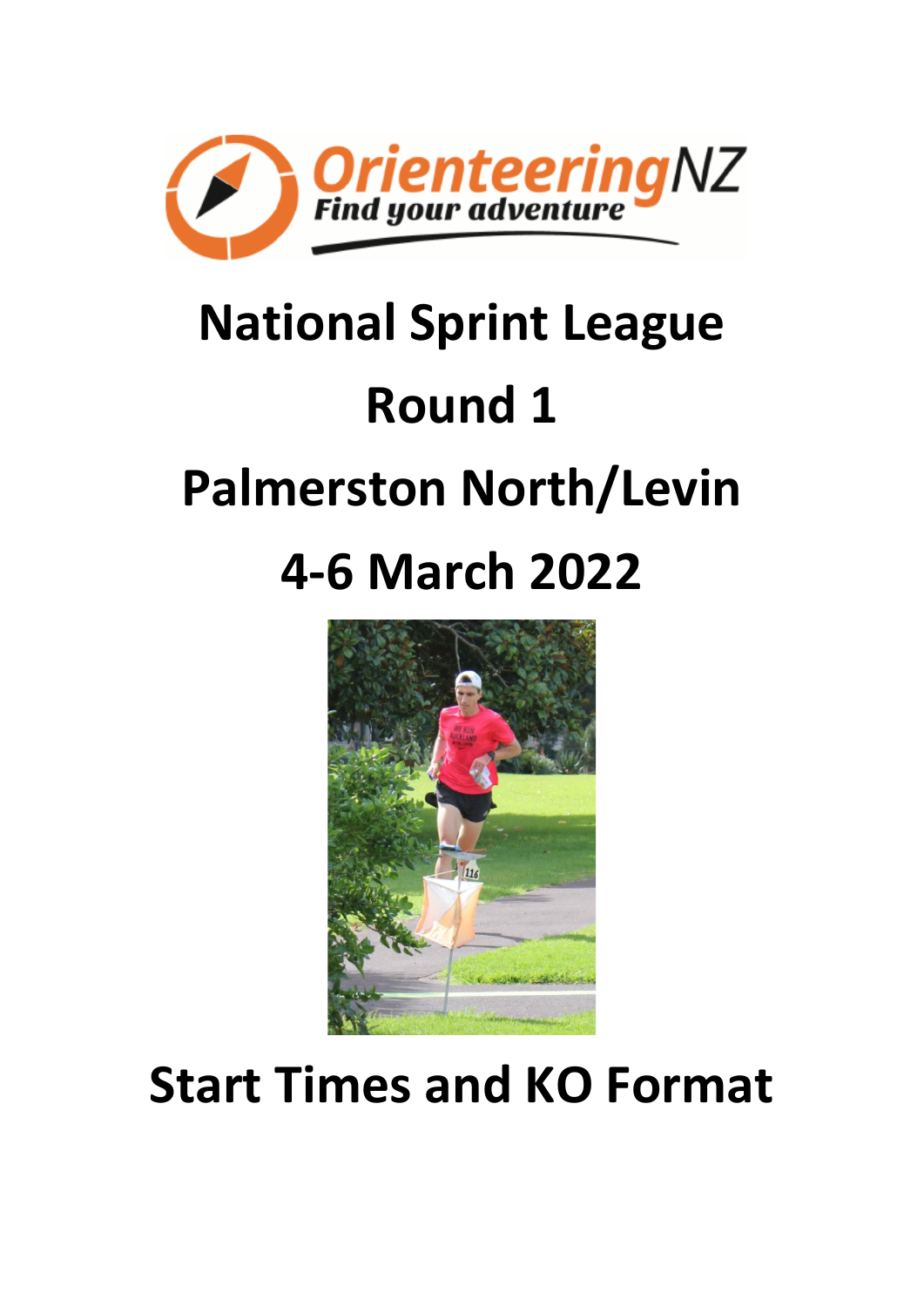### **Start Times**

Start times for the 3 individual sprints and the KO Qualification round are shown below.

| <b>Name</b>         | <b>SI</b> | <b>Team</b>  | <b>Pit Park</b> | Esplanade | Showgrounds | Waiopehu |
|---------------------|-----------|--------------|-----------------|-----------|-------------|----------|
| Amber Riddle        | 8436814   | S            | 6:03            | 9:13      | 9:21        | 1:13     |
| Anya Murray         | 8400104   | S            | 6:02            | 9:09      | 9:10        | 1:22     |
| Briana Steven       | 8062656   | S            | 6:12            | 9:01      | 9:16        | 1:16     |
| <b>Helen Howell</b> | 2043211   | $\mathsf C$  | 6:13            | 9:12      | 9:18        | 1:11     |
| Imogene Scott       | 8243341   | $\mathsf{C}$ | 6:04            | 9:10      | 9:14        | 1:19     |
| Kaia Joergensen     | 8150804   | S            | 6:05            | 9:04      | 9:11        | 1:15     |
| Lizzie Ingham       | 8004019   | $\mathsf{C}$ | 6:11            | 9:03      | 9:17        | 1:21     |
| Mia Abernethy       | 8064367   | $\mathsf{C}$ | 6:09            | 9:02      | 9:15        | 1:14     |
| Molly McGowan       | 8047268   | N            | 6:10            | 9:05      | 9:13        | 1:12     |
| Penelope Salmon     | 8655431   | N            | 6:01            | 9:11      | 9:12        | 1:17     |
| Rachel Baker        | 340398    | $\mathsf{C}$ | 6:08            | 9:06      | 9:19        | 1:20     |
| Tessa Ramsden       | 8377267   | $\mathsf{C}$ | 6:07            | 9:07      | 9:22        | 1:18     |
| Zara Stewart        | 8222520   | N            | 6:06            | 9:08      | 9:20        | 1:10     |
|                     |           |              |                 |           |             |          |
| <b>Eddie Swain</b>  | 8047231   | S            | 6:19            | 9:18      | 9:05        | 1:02     |
| Gene Beveridge      | 8228008   | $\mathsf{C}$ | 6:21            | 9:20      | 9:02        | 1:01     |
| Jakob Abernethy     | 0         | $\mathsf{C}$ | 6:18            | 9:23      | 9:01        | 1:08     |
| Jonty Oram          | 9001995   | N            |                 | 9:19      | 9:06        | 1:07     |
| Joseph Lynch        | 8062663   | S            | 6:20            | 9:21      | 9:03        | 1:04     |
| Kurtis Shuker       | 2033497   | N            | 6:23            | 9:17      | 9:07        | 1:06     |
| Nathan Borton       | 8090136   | S            | 6:17            | 9:22      | 9:08        | 1:05     |
| Nicholas Green      | 8022390   | $\mathsf{C}$ | 6:22            | 9:24      | 9:04        | 1:03     |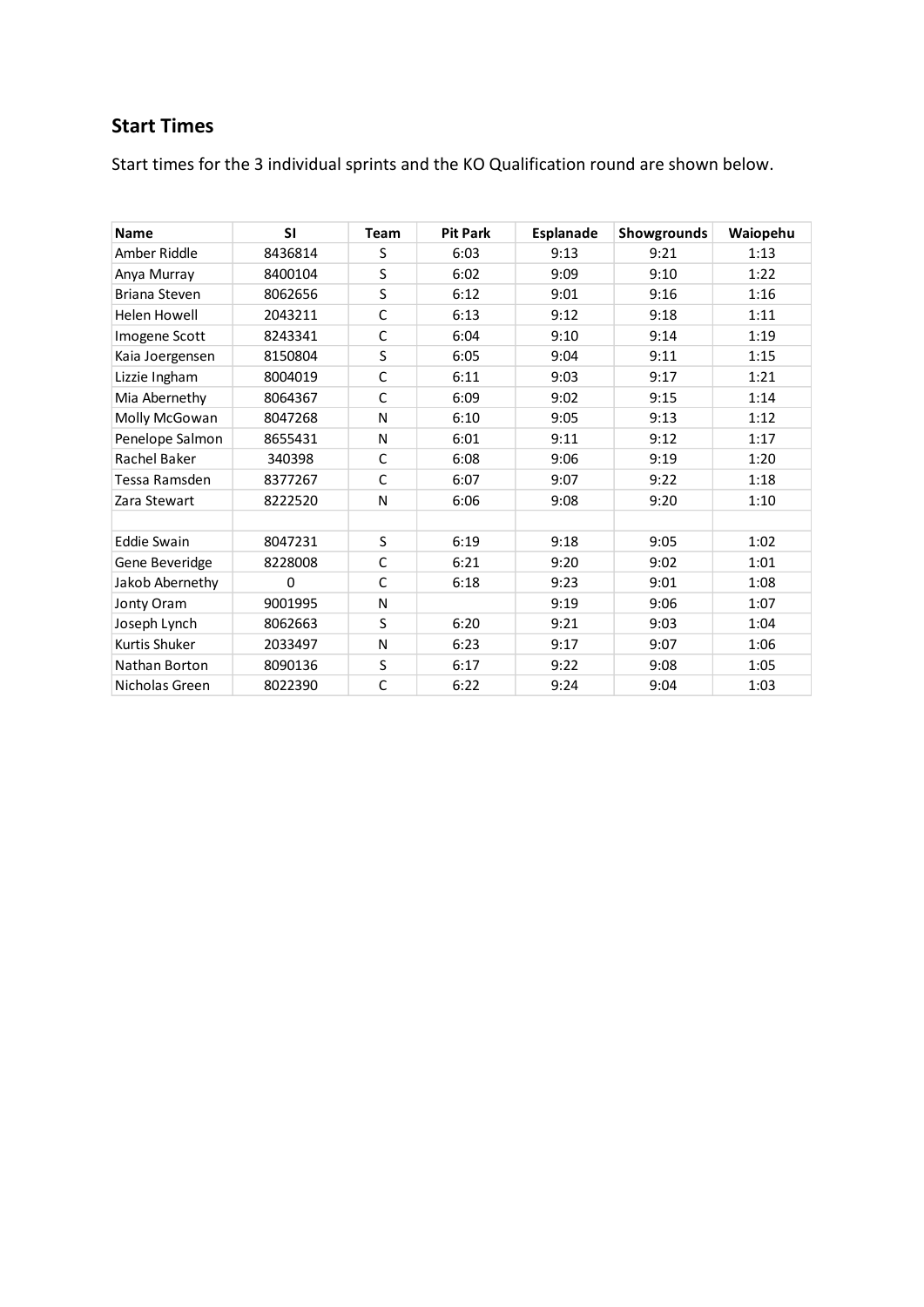#### **Knock-out Sprint Format**

Given the number of entries the Ko Sprint format has been modified as follows:

- The qualification race will be used to place athletes in 'Quarter-Final' Heats as shown below. All athletes will qualify.
- Following the QF athletes will be redistributed into 'Sem—Final' Heats, also as shown below.
- Athletes will be given points 1,2,3.. etc. corresponding to their places in each of the QF and SF heats. The six athletes with the lowest totals after the SF will progress to the A Final. Others will progress to the B, C Finals. In the event of a tie on points after the QF and SF tie-break will be on the basis of qualification heat time.

| <u>QF1</u>                                                                               | QF2                                                                        | QF3                                                                                 |
|------------------------------------------------------------------------------------------|----------------------------------------------------------------------------|-------------------------------------------------------------------------------------|
| Q1<br>Q <sub>6</sub><br>Q7<br>Q12<br>Q13                                                 | Q2<br>Q <sub>5</sub><br>Q8<br>Q11                                          | Q <sub>3</sub><br>Q4<br>Q9<br>Q10                                                   |
| SE1                                                                                      | SE2                                                                        | SE3                                                                                 |
| $QF3-1^{st}$<br>$QF2-2^{nd}$<br>$QF1-3^{rd}$<br>$QF1-4$ <sup>th</sup>                    | $QF3-2^{nd}$<br>$QF2-3^{rd}$<br>$QF1-1^{st}$<br>$QF1-5th$<br>$QF3-4th$     | $QF3-3rd$<br>$QF2-1^{st}$<br>$QF1-2^{nd}$<br>$QF2-4th$                              |
| A Final                                                                                  | <b>B</b> Final                                                             | C Final                                                                             |
| $1st$ on pts<br>2 <sub>nd</sub><br>3 <sup>rd</sup><br>4 <sup>th</sup><br>5 <sup>th</sup> | 6 <sup>th</sup> on pts<br>7 <sup>th</sup><br>8 <sup>th</sup><br><b>gth</b> | 10 <sup>th</sup> on pts<br>$11^{\text{th}}$<br>$12^{\text{th}}$<br>13 <sup>th</sup> |

#### **Women**